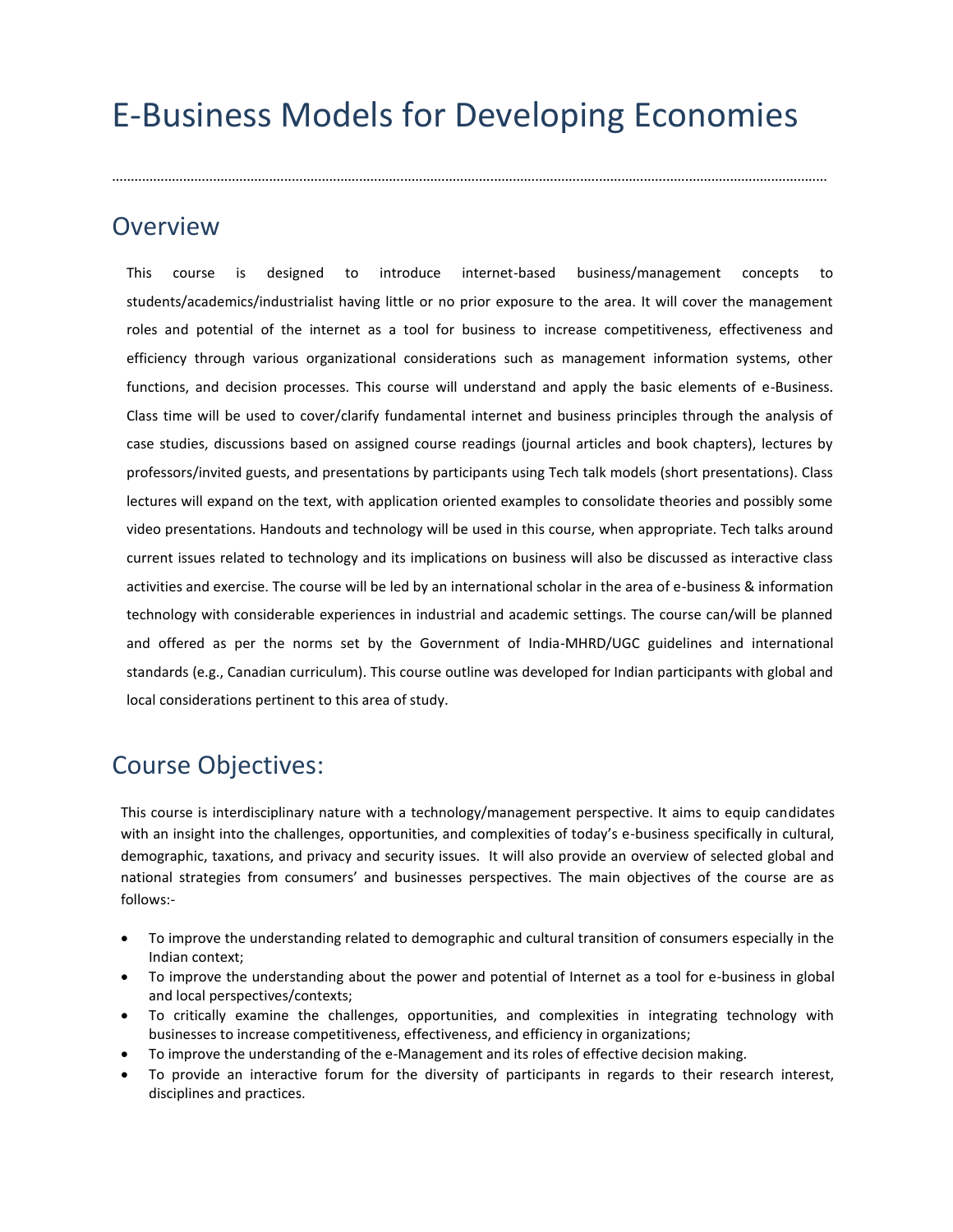# The Faculty



Dr. Ernest Johnson is an associate professor, teaching technology and engineering management at the Faculty of Business Administration, University of Regina, SK, Canada.

rior to this, he taught at Acadia University, NS, Canada and American College, Madurai, India. He completed his doctoral studies in e-business at Keele University, UK, graduate degrees (MS and MBA) and undergraduate engineering studies in India. He has published his work in scientific journals in the areas of e Business, marketing, and information technology and presented his work at several international conferences and educational institutions in India, Canada, Australia, UK, Sweden, and US.

| <b>Modules</b>                        | <b>E-Business Models for Developing Economies</b><br>Aug 5, 2019- - Aug 9, 2019                                                                                                                                                                                                                                                                                                                                                                                                                                                                                                                                                                                                                                                                         |  |  |
|---------------------------------------|---------------------------------------------------------------------------------------------------------------------------------------------------------------------------------------------------------------------------------------------------------------------------------------------------------------------------------------------------------------------------------------------------------------------------------------------------------------------------------------------------------------------------------------------------------------------------------------------------------------------------------------------------------------------------------------------------------------------------------------------------------|--|--|
| <b>You Should</b><br><b>Attend If</b> | You are a Management graduate / engineer/<br>professional who is running his own business<br>and<br>is<br>interested in understanding the<br>management information system and<br>$e-$<br>commerce system.<br>You are working in a company/Industry and<br>in understanding related to<br>interested<br>demographic and cultural transition of<br>especially in<br>the<br>Indian<br>consumers<br>context<br>You are a student or faculty from academic<br>institution interested in understanding about<br>the power and potential of Internet as a tool<br>for<br>e-business<br>global<br>in<br>and<br>local                                                                                                                                           |  |  |
| Fees                                  | perspectives/contexts<br>The participation fees for taking the course is as<br>follows:<br>Participants from abroad : US \$250<br>Participants<br>from<br>Industry/<br>self-<br>employed/ professional: Rs. 10,000<br>from<br>Academic/<br>Faculty<br>Research<br>Institutions other than CURAJ: Rs. 5000<br>Ph.D. Scholar from Academic/ Research<br>Institutions other than CURAJ: Rs. 2000<br>Participants from CURAJ : Free<br>The outside participants will be provided<br>with (a) All instructional materials (b)<br>refreshment/ tea/ coffee during break (c)<br>Shared accommodation will be<br>Lunch.<br>provided<br>outside<br>to<br>participants<br>at<br>university guest house (Faculty Members)<br>& hostel (Students) on payment basis. |  |  |

#### **Patron**

**Prof. Arun K. Pujari Hon'ble Vice Chancellor**

#### **Advisory Committee**

**Prof. A.K. Gupta Dean( Research)**

**Prof. Neeraj Gupta Dean ( Academics)**

**Dr. Praveen Sahu Dean , School of Commerce & Management**

**Dr. M.R.P. Singh Head, Department of Management**

#### **Organizing Committee**

**Dr. Avantika Singh Dr. Tulsee Giri Goswami Dr. Jugal Kishore Dr. Shweta Sharma**

#### **Course Coordinator**

**Dr. Sanjay Kumar Department of Management Central University of Rajasthan Bandarsindri, Kishangarh Rajasthan- India**

Phone: 092144-22278 E-mail: sanjaygarg@curaj.ac.in

http://www.gian.iitkgp.ac.in/ccourses/approv ecourses3

...........................................................................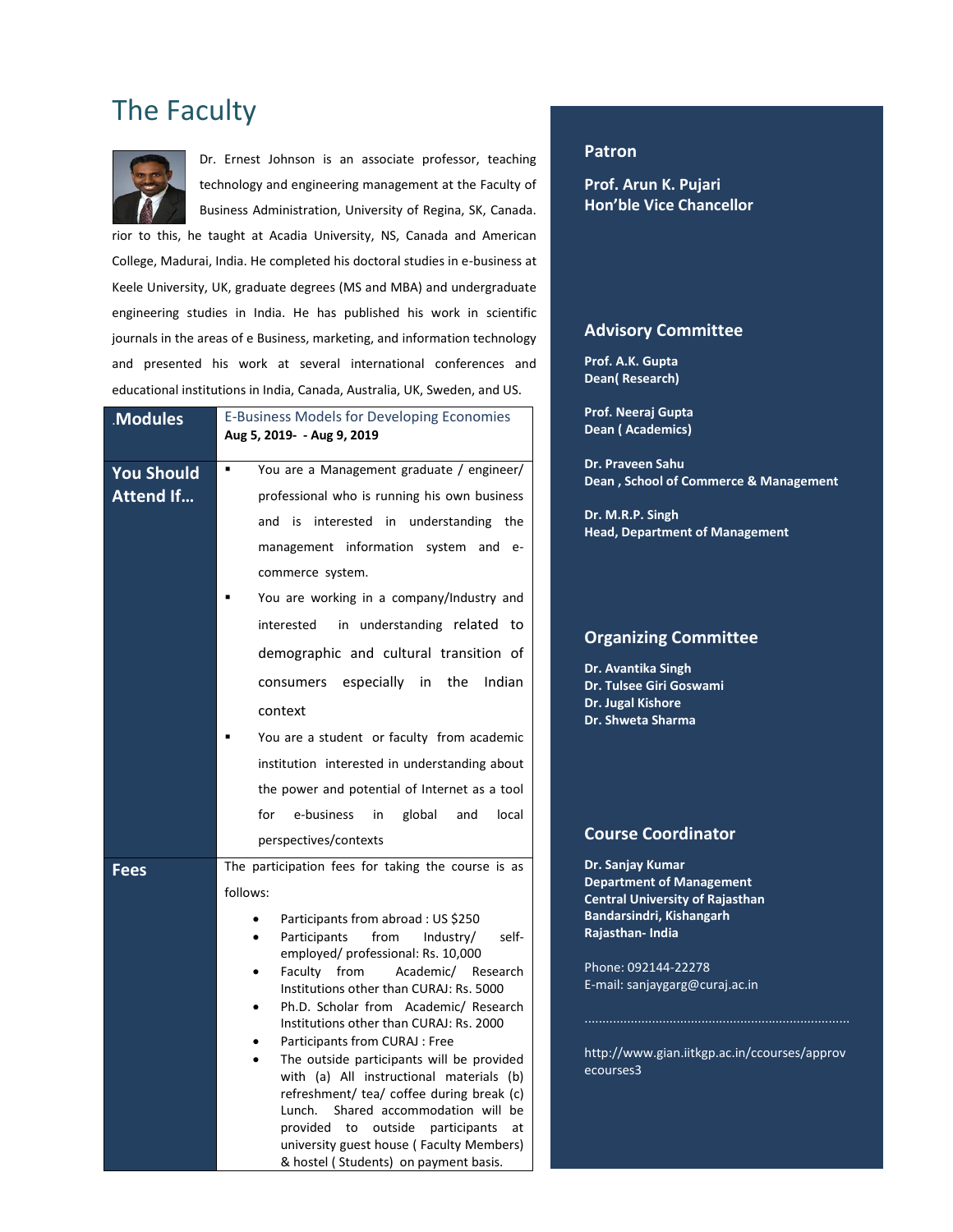### **Registration Process**

Applicants willing to attend the above course will have to follow the following three step process:-

**Step 1:** The applicant has to register on GIAN website on the link <http://www.gian.iitkgp.ac.in/GREGN/index> by paying Rs. 500/ - as registration fee. This fee has to be paid by all the applicants, whether the applicant is from CURAJ or any other university/ institute. This Registration enables the participant to apply & participate in any upcoming GIAN course organized by MHRD, New Delhi at other universities & institutes throughout the country. Those already registered on GIAN portal need not to register again.

**Step -2 :** The applicant desirous of attending "E- Business Model for Developing Economies" will have login in to his account on the GIAN portal created in step 1 and has to apply for the above course under course registration tab ( Select the course, save the course , confirm the course)

**Step 3 :** The Applicant will receive a mail whether his application has been accepted for the course or not. If Shortlisted for the course, he/she is require to deposit registration fee to the university as per given below . The University will charge Registration fee as per details given below:-

| Participants from abroad                                            | US \$250   |
|---------------------------------------------------------------------|------------|
|                                                                     |            |
| Participants from Industry/self-employed/professional               | Rs. 10,000 |
|                                                                     |            |
| Faculty from Academic/ Research Institutions other than CURAJ       | Rs. 5,000  |
|                                                                     |            |
| Ph.D. Scholar from Academic/ Research Institutions other than CURAJ | Rs. 2,000  |
|                                                                     |            |
| Participants from CURAJ                                             | Free       |
|                                                                     |            |

This fee needs to be paid by participants through RTGS/ NEFT / Bank Deposit in the University bank account as per details given below:-

|                                                 | Name of the Beneficiary: Central University of Rajasthan |
|-------------------------------------------------|----------------------------------------------------------|
| <b>Bank</b>                                     | : Bank of India,                                         |
| <b>Branch</b>                                   | : Central University Bandarsindri Branch                 |
| <b>Beneficiary Account No.: 666710110003419</b> |                                                          |
| <b>Bank IFSC Code</b>                           | : BKID0006667                                            |
| <b>Bank MICR Code</b>                           | : 305013027                                              |

#### **The last day to deposit the Registration fee is 5.00 P.M., August 2, 2019.**

After payment of Registration fee, kindly send the scan copy of the payment receipt or UTR No .of the bank transaction through mail on sanjaygarg@curaj.ac.in